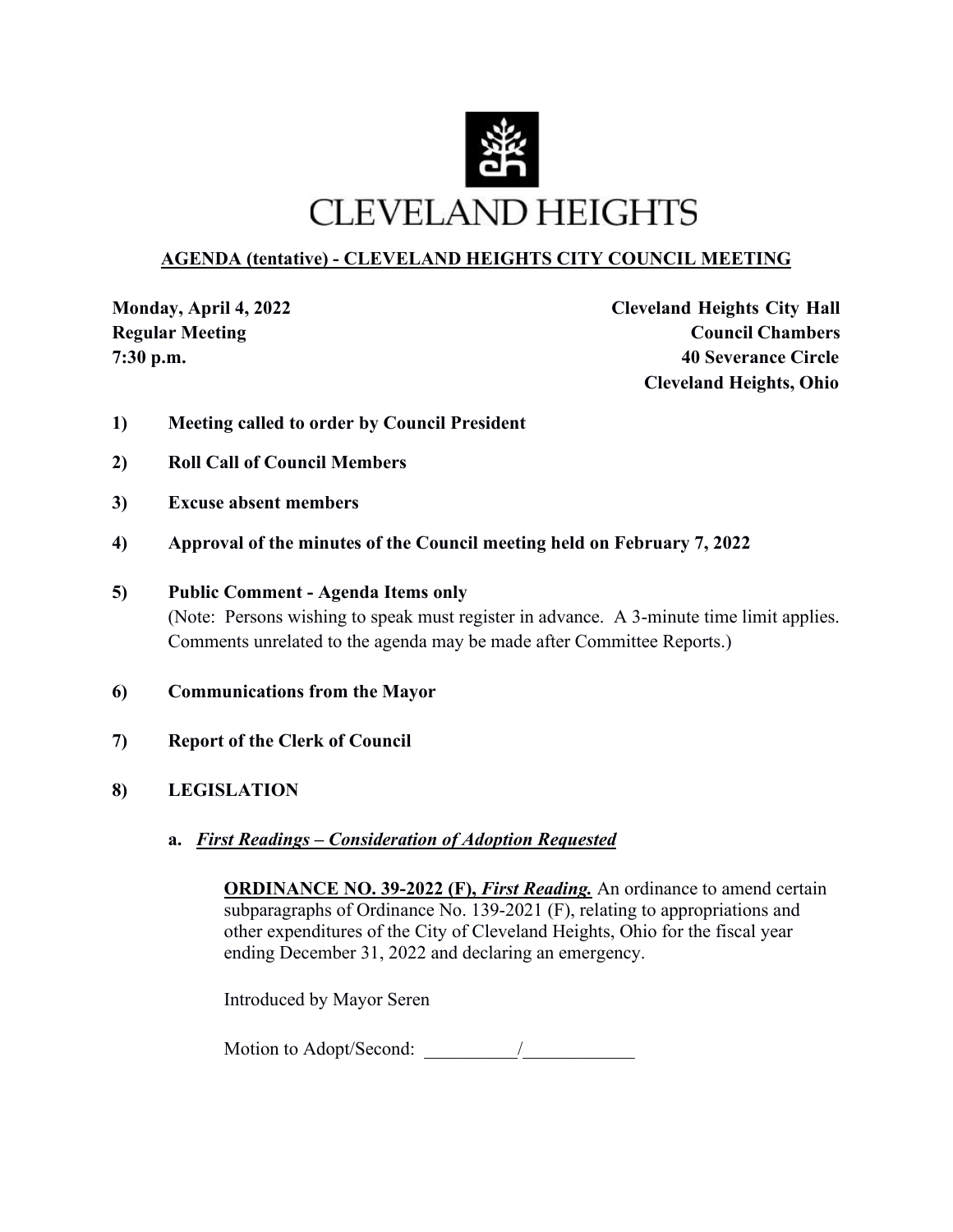Vote: \_\_\_\_\_\_\_\_\_\_ \_\_\_\_\_\_\_\_\_\_\_\_ \_\_\_\_\_\_\_\_\_\_\_\_\_\_\_

For Against No. Reading

**b.** *First Readings* 

**RESOLUTION NO. 40-2022 (F),** *First Reading.* A Resolution declaring the necessity of assessing a portion of the expense of street lighting; and declaring an emergency.

Introduced by Mayor Seren

**RESOLUTION NO. 41-2022 (F),** *First Reading.* A Resolution declaring the necessity of assessing a portion of the expense of improvement of streets and parkways including grading, draining, curbing, paving, repaving, repairing, sweeping or cleaning thereof, removing snow therefrom, and planting, maintaining and removing shade trees thereon; and declaring an emergency.

Introduced by Mayor Seren

**ORDINANCE NO. 42-2022 (AS),** *First Reading***.** An Ordinance amending Chapter 107, "Public Meetings," of the Codified Ordinances of Cleveland Heights by providing that the City may enter into executive session for the purposes identified in Section 107.01 or for any purpose allowed under the Ohio Revised Code.

Introduced by Mayor Seren and Council Member Cobb

#### **c.** *Second Readings*

**ORDINANCE NO. 37-2022 (MS),** *Second Reading.* An Ordinance authorizing all actions necessary to accept Northeast Ohio Public Energy Council 2022 Energized Community Grant(s) Funds; and declaring the necessity that this legislation become immediately effective as an emergency measure.

Introduced by Mayor Seren

Motion to Adopt/Second:

Vote:

For Against No. Reading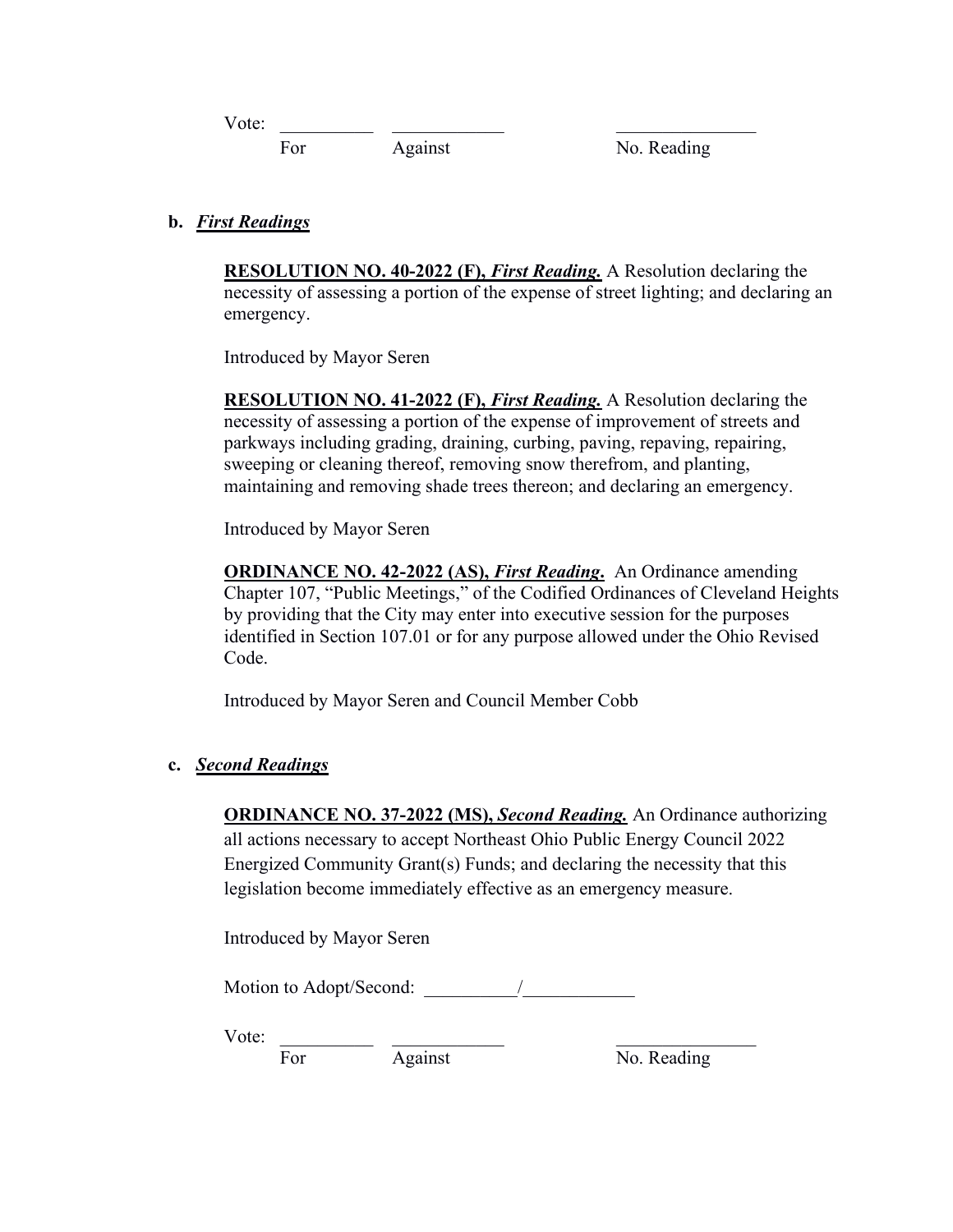#### *d. Consent Agenda*

*Note: Individual Consent Agenda items are not discussed separately during the Council meeting, unless removed from the Consent Agenda on the request of a member of Council. Once an item is removed from the Consent Agenda it will be placed on the Regular Agenda.* 

**RESOLUTION NO. 30-2022 (PD),** *Second Reading***.** A Resolution proclaiming April 11-15, 2022 to be *National Community Development Week*; and declaring the necessity that this Resolution become immediately effective as an emergency measure.

Introduced by Mayor Seren

**RESOLUTION NO. 32-2022 (CRR),** *Second Reading***.** A Resolution proclaiming April 2022 to be *National Poetry Month*; and declaring the necessity that this Resolution become immediately effective as an emergency measure.

Introduced by Mayor Seren

**RESOLUTION NO. 33-2022 (CRR),** *Second Reading***.** A Resolution proclaiming April 3-9, 2022 to be *National Library Week;* and declaring the necessity that this Resolution become immediately effective as an emergency measure.

Introduced by Mayor Seren

**RESOLUTION NO. 34-2022 (CRR),** *Second Reading***.** A Resolution proclaiming April 2022 to be *Autism Awareness Month*; and April 2, 2022 to be *World Autism Awareness Day*; and declaring the necessity that this Resolution become immediately effective as an emergency measure.

Introduced by Mayor Seren

**RESOLUTION NO. 35-2022 (CRR),** *Second Reading***.** A Resolution joining with HUD and other communities throughout the nation in the observation of April as *Fair Housing Month*; reaffirming the City of Cleveland Heights' commitment to open housing; and declaring the necessity that this Resolution become immediately effective as an emergency measure.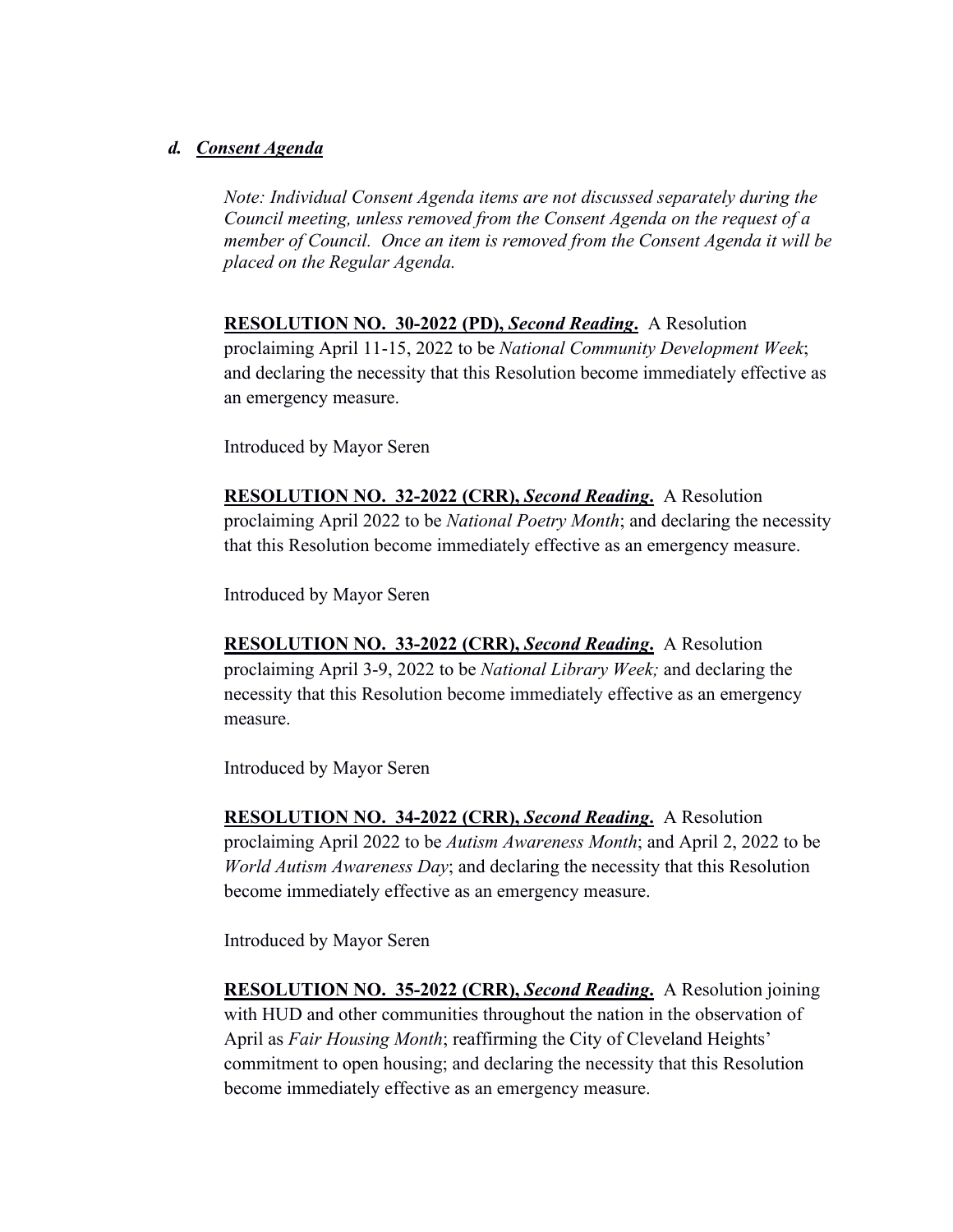Introduced by Mayor Seren

**Motion to suspend rules** by Council Member

Vote:

For Against

**Motion to adopt/second** by Council Member:  $\frac{1}{2}$ 

Vote:

For Against

#### **9) Committee Reports**

- **a.) PUBLIC SAFETY AND HEALTH COMMITTEE**
- **b.) ADMINISTRATIVE SERVICES COMMITTEE**
- **c.) COMMUNITY RELATIONS AND RECREATION COMMITTEE**
- **d.) FINANCE COMMITTEE**
- **e.) HOUSING AND BUILDING COMMITTEE**
- **f.) MUNICIPAL SERVICES COMMITTEE**
- **g.) PLANNING AND DEVELOPMENT COMMITTEE**

## **10) Public Comment - General** (Note: Persons wishing to speak must register in advance. A 3-minute time limit applies.)

- **11) Old Business**
- **12) New Business**
- **13) Council Member Comments**
- **14) Council President's Report**